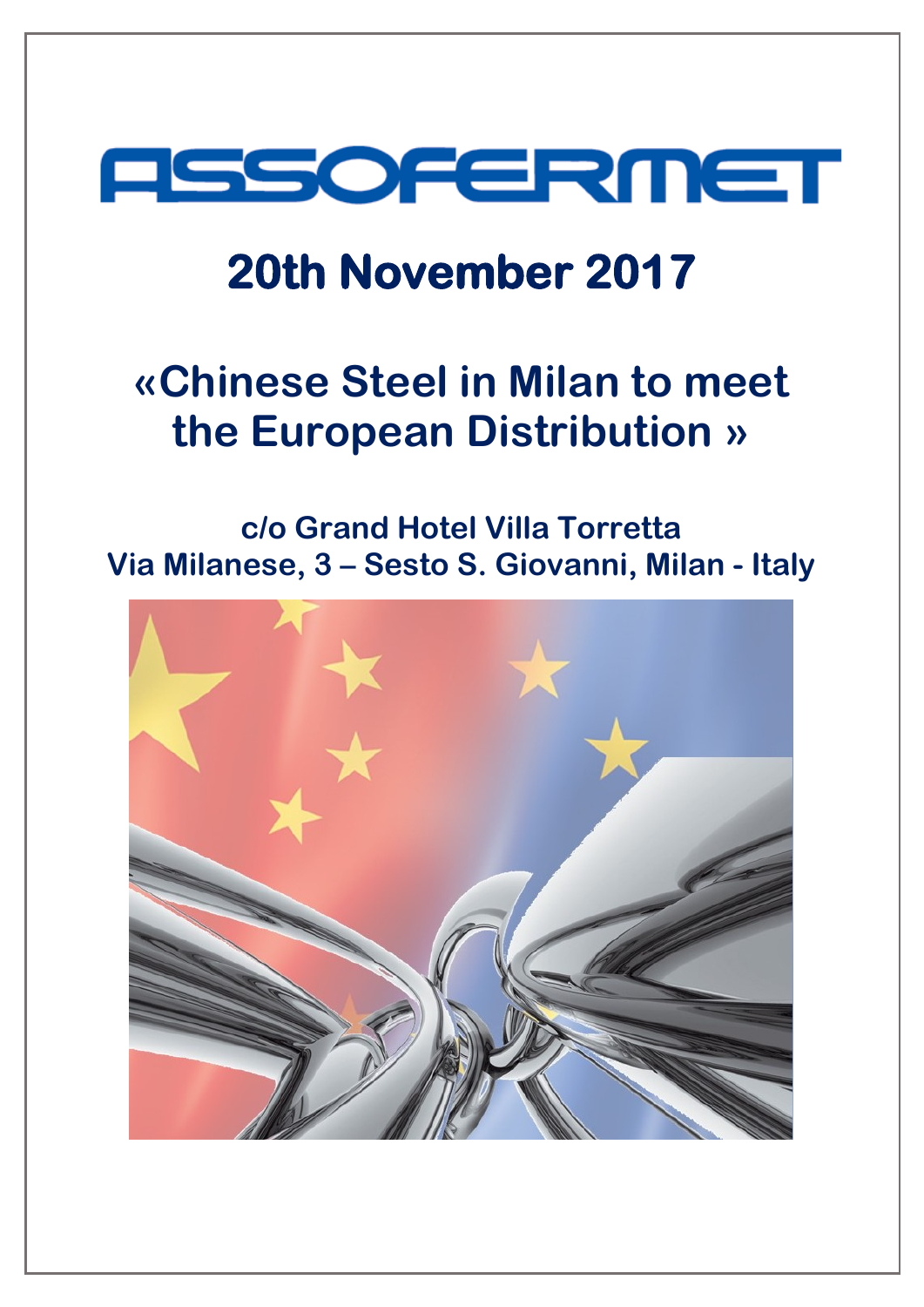# **FISSOFERMET**

### 20th November 2017 «Chinese Steel in Milan to meet the European Distribution»

### **Program**

- **09.30 a.m. Registration and Welcome Coffee**
- **10.00 a.m. Conference opening – Keynote Speakers:**
	- *Chi Jingdong* Vice Chairman of China Iron and Steel Association - CISA
	- *Georges Kirps* General Director of EUROMETAL
	- *Colin Richardson* Content leader, Metals News and Pricing Senior Managing Editor EMEA (Europe, Middle East and Africa) Ferrous - S & P GLOBAL PLATTS
- **12.30 a.m. Exchange of views with the audience – End of the event**
- **13.00 a.m. Lunch buffet and networking**

**Event will be attended by some of the most important Chinese Steelmakers among the Top 10 in the World Ranking 2016** 

\*\*\*\*\*

\*\*\*\*\*

*Translation service from English to Italian language and vice versa*

\*\*\*\*\*

**For further information, please visit our website [www.assofermet.it](http://www.assofermet.it/)**

**PLEASE, CLICK AT THE FOLLOWING LINK TO REGISTER [https://docs.google.com/forms/d/1Ppy0jmWnEYBeIYUd8c2vdU03\\_tm5fU1BZuS\\_qR\\_FGyA/edit](https://docs.google.com/forms/d/1Ppy0jmWnEYBeIYUd8c2vdU03_tm5fU1BZuS_qR_FGyA/edit)**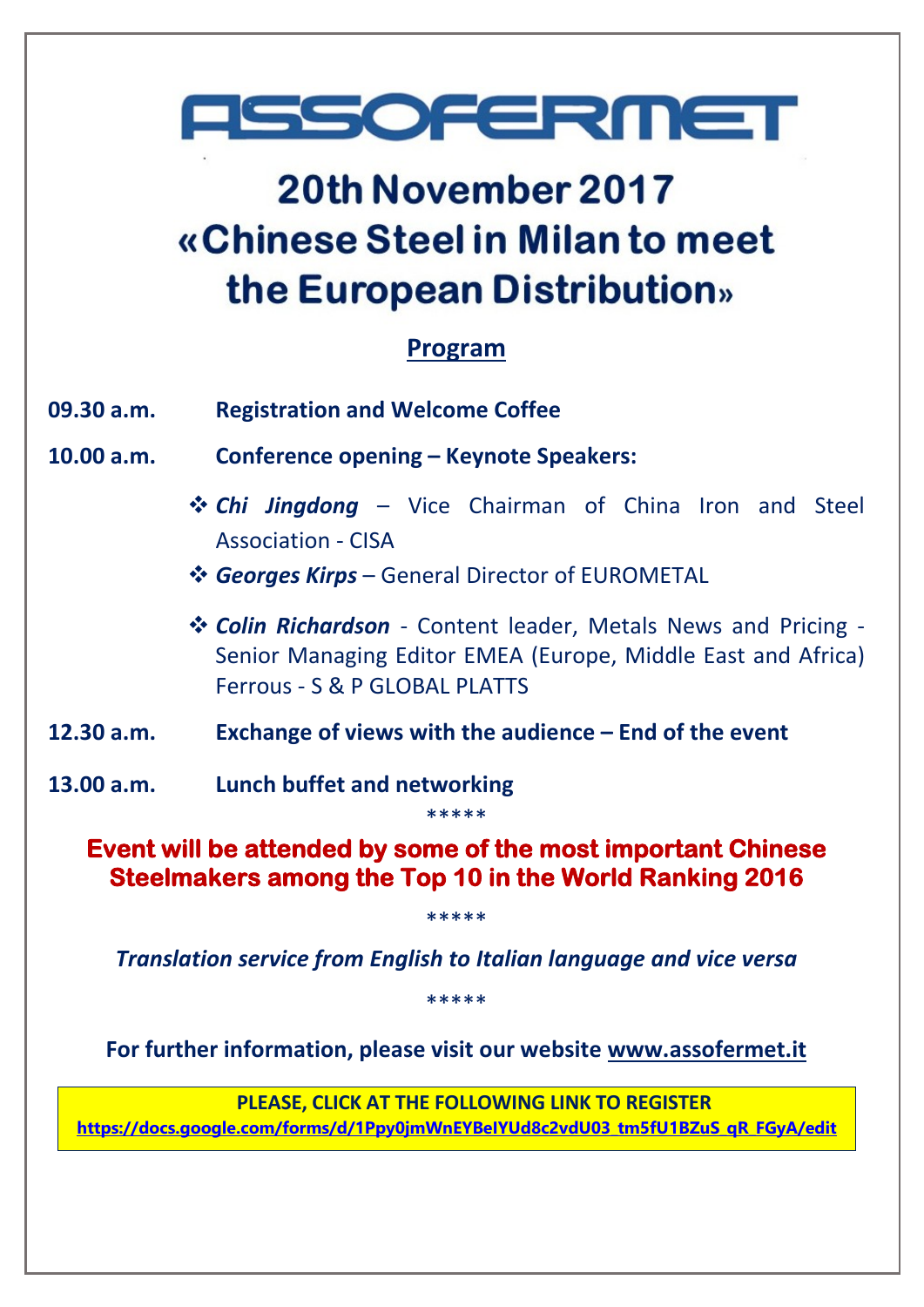

### 20th November 2017 «Chinese Steel in Milan to meet the European Distribution»

**Registration Fees**

*(PRICE PER PERSON)*

| <b>ASSOFERMET MEMBER COMPANY</b> | <b>EUR 80,00 + VAT 22%</b><br>(EUR 97, 60)  |
|----------------------------------|---------------------------------------------|
| <b>EUROMETAL MEMBER COMPANY</b>  | <b>EUR 150,00 + VAT 22%</b><br>(EUR 183,00) |
| <b>NON-MEMBERS</b>               | <b>EUR 200,00 + VAT 22%</b><br>(EUR 244,00) |

**PAYMENT FOR THE AMOUNT DUE MUST BE MADE BY BANK TRANSFER AT THE SAME TIME OF THE REGISTRATION**

**BANK ACCOUNT DETAILS:**

**Account Holder: ASSOFERMET**

**Bank: Gruppo UBI BANCA – Branch Milano Buonarroti (via M. Buonarroti, 22-**

**20145 Milan - Italy)**

**Account number: IT83Q0311101616000000002633**

**SWIFT/BIC BLOPIT22**

**For any further inquiries, please don't hesitate to contact ASSOFERMET Secretariat Ph. +39 02 76008824-07 e-mail assofermet@assofermet.it**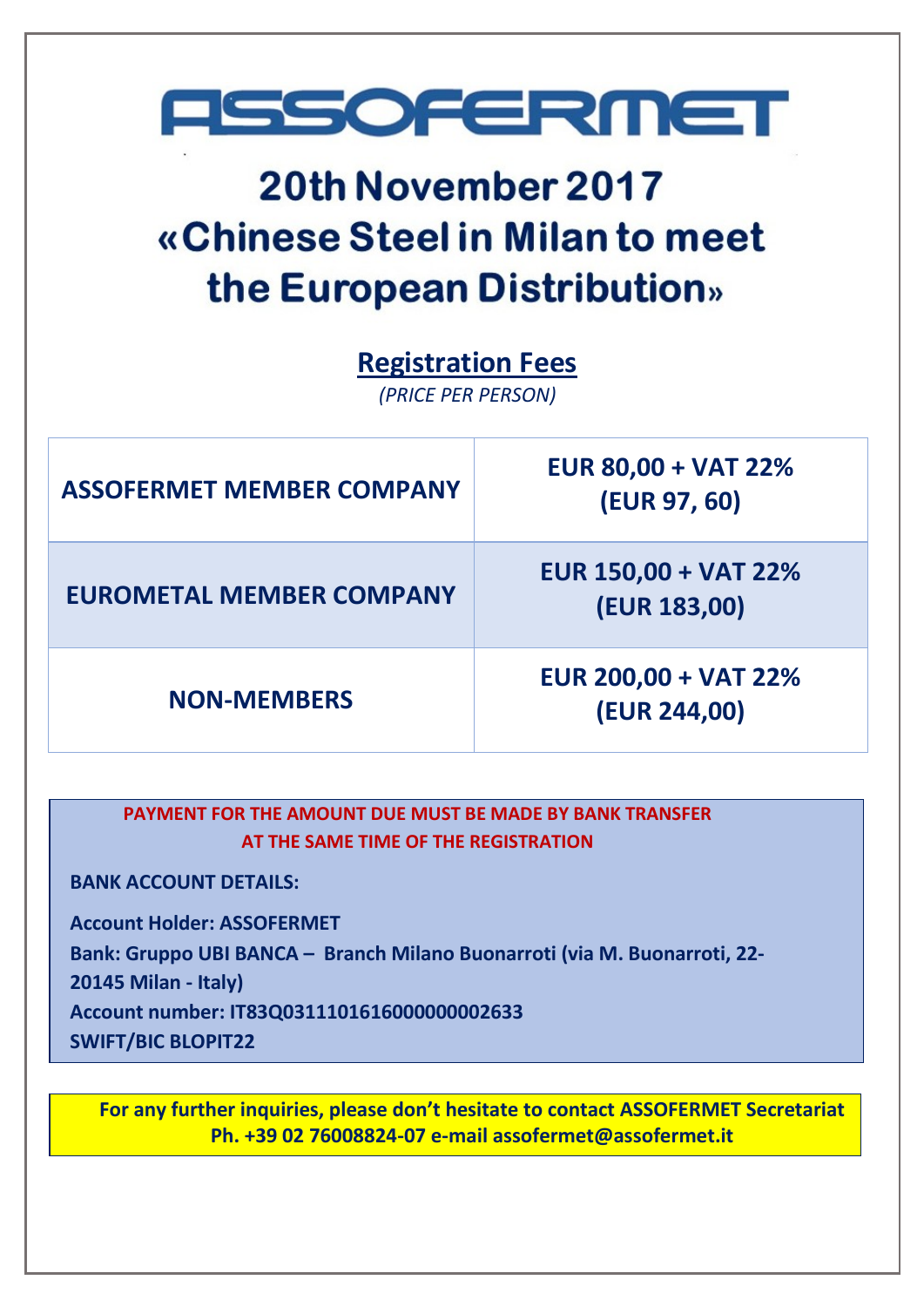## **FESOFERMET**

### 20th November 2017 «Chinese Steel in Milan to meet the European Distribution»



#### *Brief introduction of China Iron and Steel Association*

China Iron and Steel Association is a national wide industrial organization of Chinese steel industry. Guided by the Party's lines, rules and policies, it follows scientific development view and provides services to the enterprises, the industry, the government and the society. It is dedicated to maintaining the overall interests and legal rights of the member companies, functioning its role as a bridge between the government and enterprises and continuously improving the competitiveness of the Chinese steel industry in the domestic and overseas market.

#### *Business scope of China Iron and Steel Association:*

1, Make the rule and regulations to specify the industry's self management, and establish the self discipline mechanism, according to the relevant national policies, laws and regulations plus the industry's own characteristics. Play a role of selfdiscipline for the steel enterprises' structural adjustment, market development, healthy and stable progress of steel industry and import and export of steel products, thus promote the enterprises' fair competition, safeguard the legal right and the overall interests of steel industry.

2, Carry out the industrial investigation and research work and participate in making the industrial development planning, and relevant policies, laws and regulations. Provide consultations and suggestions for strengthening the governments' macro control and administration.

3, Organize the collection, process and various issue of information concerning the domestic and overseas steel market, business management, economic &technology. Provide the consultant service based on the analysis and assessment for the member companies' business management, strategic development, and economic & technology index. Summarize, publicize and spread the advanced and typical experience.

4, Participate in making and amending the criteria and regulation of the relevant technology, economic and management, organize to push forward the implementation of the member companies, and carry out industrial examinations and assessment. Cooperate with the government branches to supervise and urge the reform and improvement of enterprises and products that are not in line with the quality and other criteria.

5, Participate in the pre certification of the progressiveness, economical efficiency, and feasibility of the important investment, innovation, and project exploration within the industry. Organize the specialized discussion, promote the technology development and cooperation, carry out the examination and appraisal of science and technology achievement awarding, spread the application of the industrial technology achievement, and make efforts to enhance the industrial technology progress.

6, Organize the relevant business training, make studies to conduct the relevant title evaluation criteria and test, and improve the staff professional and technological skill.

7, Participate in the relevant international activities on behalf of China's steel industry, establish relationship with the relevant overseas steel organizations, and promote the international economic and technology communication and cooperation.

8, Committed and authorized by the government branches to develop the steel industrial statistics, investigations, analysis and working report, organize the supervision for the process and export of specialized steel products, represent or coordinate enterprises on the relevant missions concerning anti-dumping, anti-subsidy, and insurance measures, execute the relevant rights on foreign affairs including the examination and approval of going abroad, introduce talents from abroad, organize international and domestic exhibitions.

9, Take on other affairs delivered by the government branches, and provide specialized services committed by the society and member companies.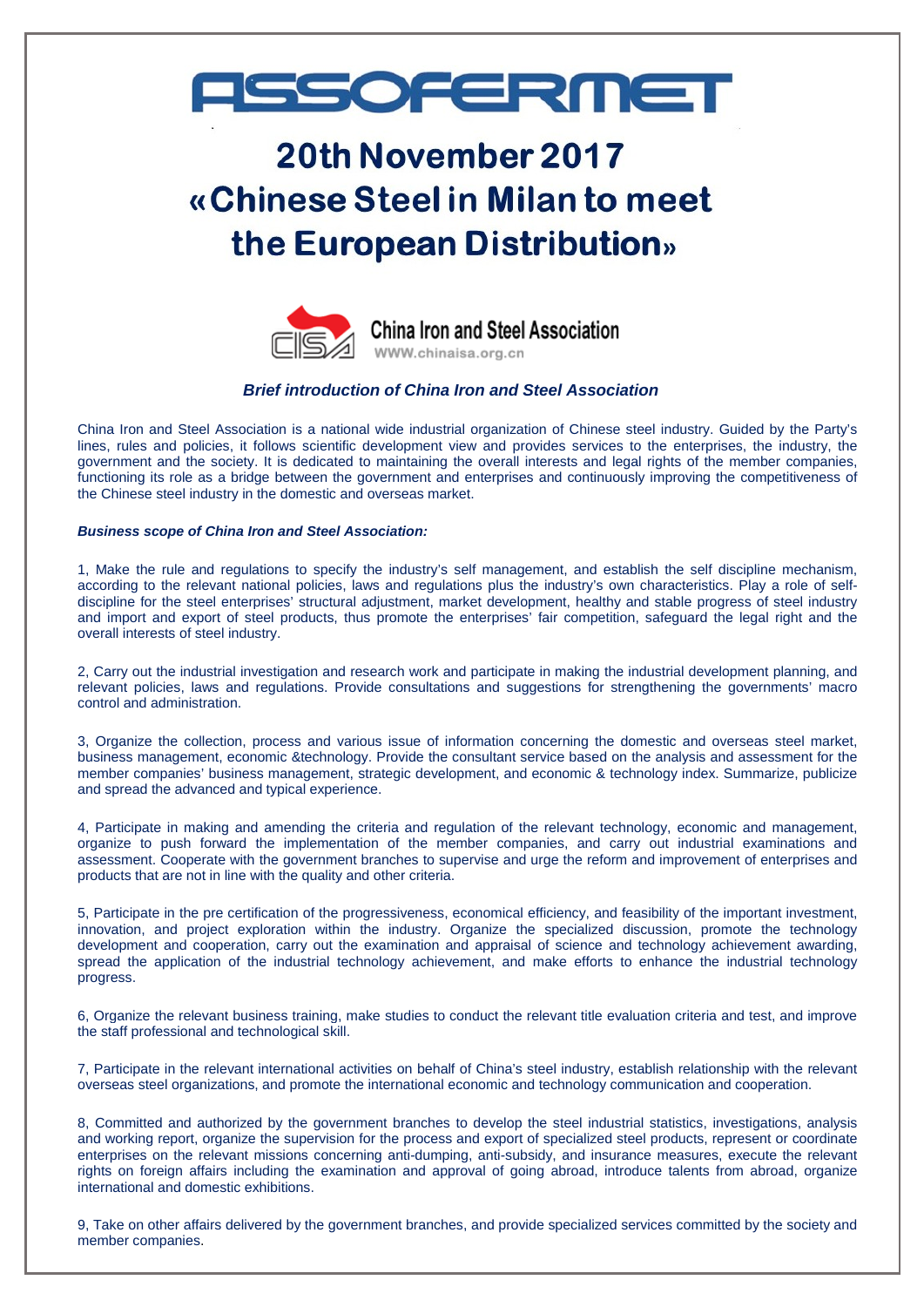# **ASSOFERMET**

### 20th November 2017 «Chinese Steel in Milan to meet the European Distribution»

### **Venue**

#### **Grand Hotel Villa Torretta**

Via Milanese, 3 - 20099 Sesto San Giovanni (Milan), Italy – Ph. +39 02 241121



Grand Hotel Villa Torretta (four star hotel milan) is located on the outskirts of Milan, close to North Park became the retreat for all those who seek a peaceful oasis not too far from the city. Easily accessible from all main roads, not far from Milan Central Railway Station and easily accessible from the airports of Linate and Malpensa Airport, Villa Torretta is the perfect combination for travelers who like to stay in a historic residence without forgetting all the modern comfort.

Thanks to its proximity to the city center (only 15 minutes with the bus, not far from the hotel, the metro line of the new M5, the newly opened) allows you to enjoy the Milan, the capital of design, fashion, culture and bel canto, the Milan, with its wealth, became the capital of Italian finance.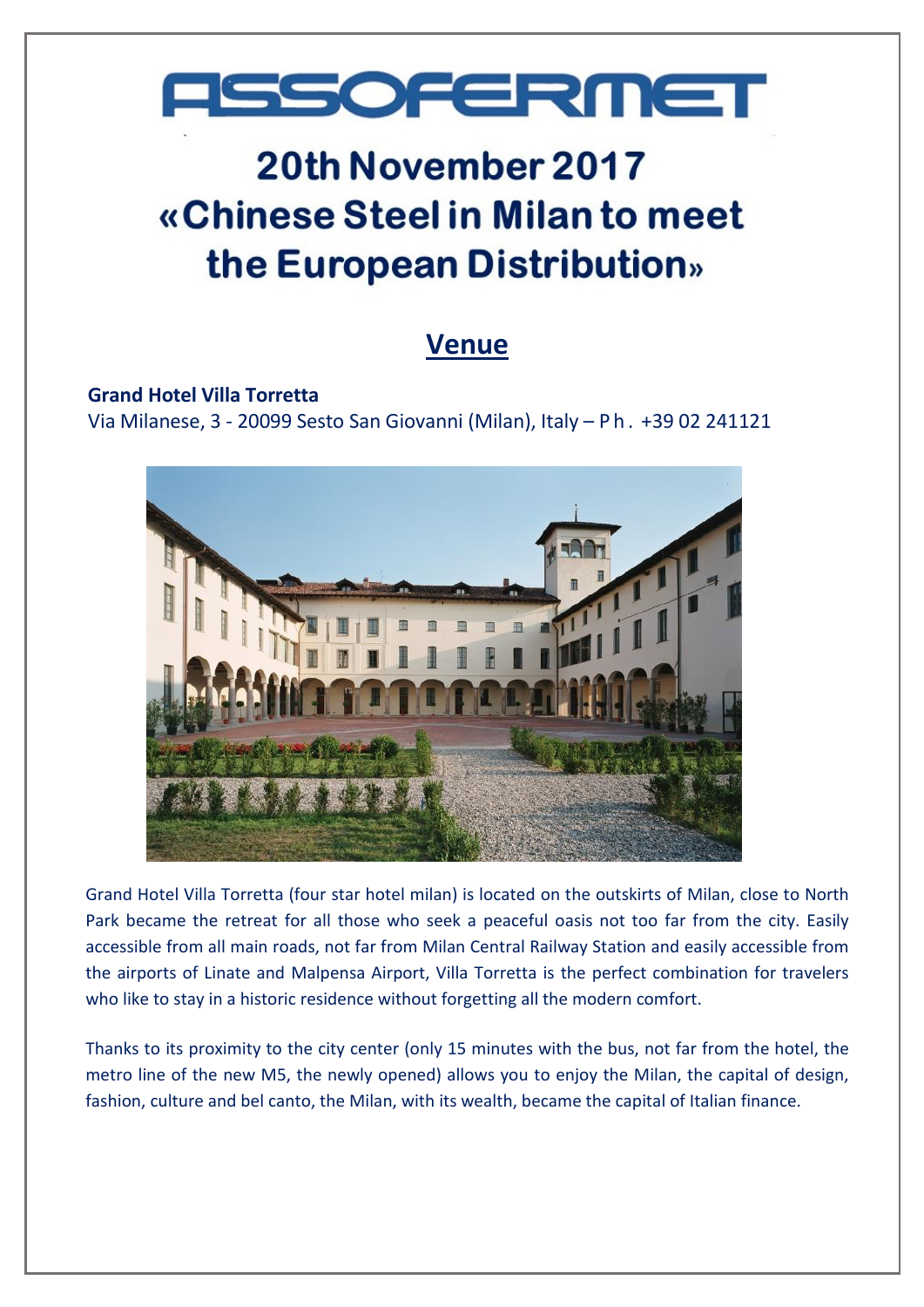

## 20th November 2017 «Chinese Steel in Milan to meet the European Distribution»

**Accomodation**

**To book a room, please contact directly:**

• **Grand Hotel Villa Torretta\*\*\*\*** Via Milanese, 3, 20099 Sesto San Giovanni (Milan – Italy) Ph.: +39 02 241121 <http://www.villatorretta.it/> [info@villatorretta.it](mailto:info@villatorretta.it)

• **Hotel Hilton Garden Inn Milan North\*\*\*\*** *(located at 2, 5 km. from Grand Hotel Villa Torretta)* Via Lucio Giunio columella, 36 – 20128 Milan, Italy Ph.: +39 02 89836000 [http://www.hiltonhotels.it/italia/hilton-garden-inn](http://www.hiltonhotels.it/italia/hilton-garden-inn-milan-north/)[milan-north/](http://www.hiltonhotels.it/italia/hilton-garden-inn-milan-north/) [MILGI-SalesAdm@hilton.com](mailto:MILGI-SalesAdm@hilton.com)